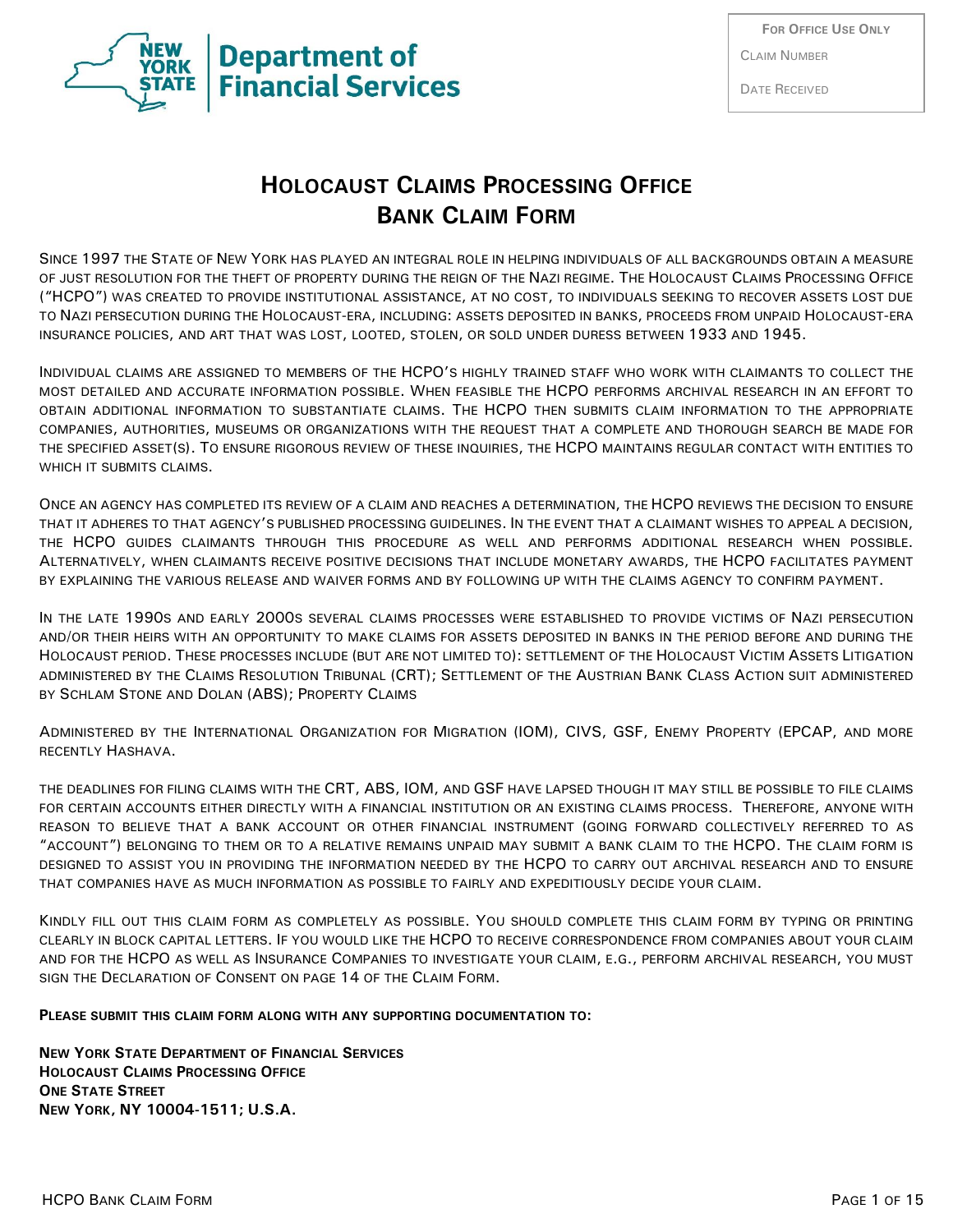# **PART 1: CLAIMANT INFORMATION**

### **I. PERSONAL INFORMATION**

|                                            |                                                     | INFORMATION ABOUT YOURSELF. PLEASE INCLUDE A COPY OF YOUR IDENTIFICATION. DO NOT SEND THE ORIGINAL. |
|--------------------------------------------|-----------------------------------------------------|-----------------------------------------------------------------------------------------------------|
| <b>LAST NAME</b>                           |                                                     |                                                                                                     |
| <b>FIRST NAME</b>                          |                                                     |                                                                                                     |
| <b>MIDDLE NAME(S)</b>                      |                                                     |                                                                                                     |
| <b>MAIDEN NAME</b>                         |                                                     |                                                                                                     |
|                                            | <b>NAME CHANGES (INCLUDING CHANGES OF SPELLING)</b> |                                                                                                     |
|                                            |                                                     | <b>CURRENT ADDRESS (PLEASE INCLUDE COUNTRY AND AREA CODES FOR TELEPHONE AND FAX NUMBERS):</b>       |
| <b>STREET</b>                              |                                                     |                                                                                                     |
| APT./UNIT NO.                              |                                                     |                                                                                                     |
| <b>CITY</b>                                |                                                     |                                                                                                     |
| <b>STATE</b>                               |                                                     |                                                                                                     |
| <b>ZIP/POSTAL CODE</b>                     |                                                     |                                                                                                     |
| <b>COUNTRY</b>                             |                                                     |                                                                                                     |
| <b>TELEPHONE</b>                           |                                                     | <b>MOBILE PHONE</b>                                                                                 |
| <b>FAX</b>                                 |                                                     | <b>EMAIL</b>                                                                                        |
|                                            |                                                     |                                                                                                     |
| DATE OF BIRTH (MONTH/DAY/YEAR)             |                                                     |                                                                                                     |
| <b>PLACE OF BIRTH (CITY/STATE/COUNTRY)</b> |                                                     |                                                                                                     |
|                                            |                                                     | PREVIOUS PLACES OF RESIDENCE UP TO AND INCLUDING MAY 1945 (IF OUTSIDE THE U.S.)                     |
|                                            |                                                     |                                                                                                     |
|                                            |                                                     |                                                                                                     |
|                                            |                                                     |                                                                                                     |
|                                            |                                                     |                                                                                                     |
| <b>FATHER'S NAME</b>                       | <b>FIRST NAME</b>                                   |                                                                                                     |
|                                            | <b>MIDDLE NAME(S)</b>                               |                                                                                                     |
|                                            | <b>LAST NAME</b>                                    |                                                                                                     |
| <b>MOTHER'S NAME</b>                       | <b>FIRST NAME</b>                                   |                                                                                                     |
|                                            | <b>MIDDLE NAME(S)</b>                               |                                                                                                     |
|                                            | <b>LAST NAME</b>                                    |                                                                                                     |
|                                            | <b>MAIDEN NAME</b>                                  |                                                                                                     |
|                                            |                                                     |                                                                                                     |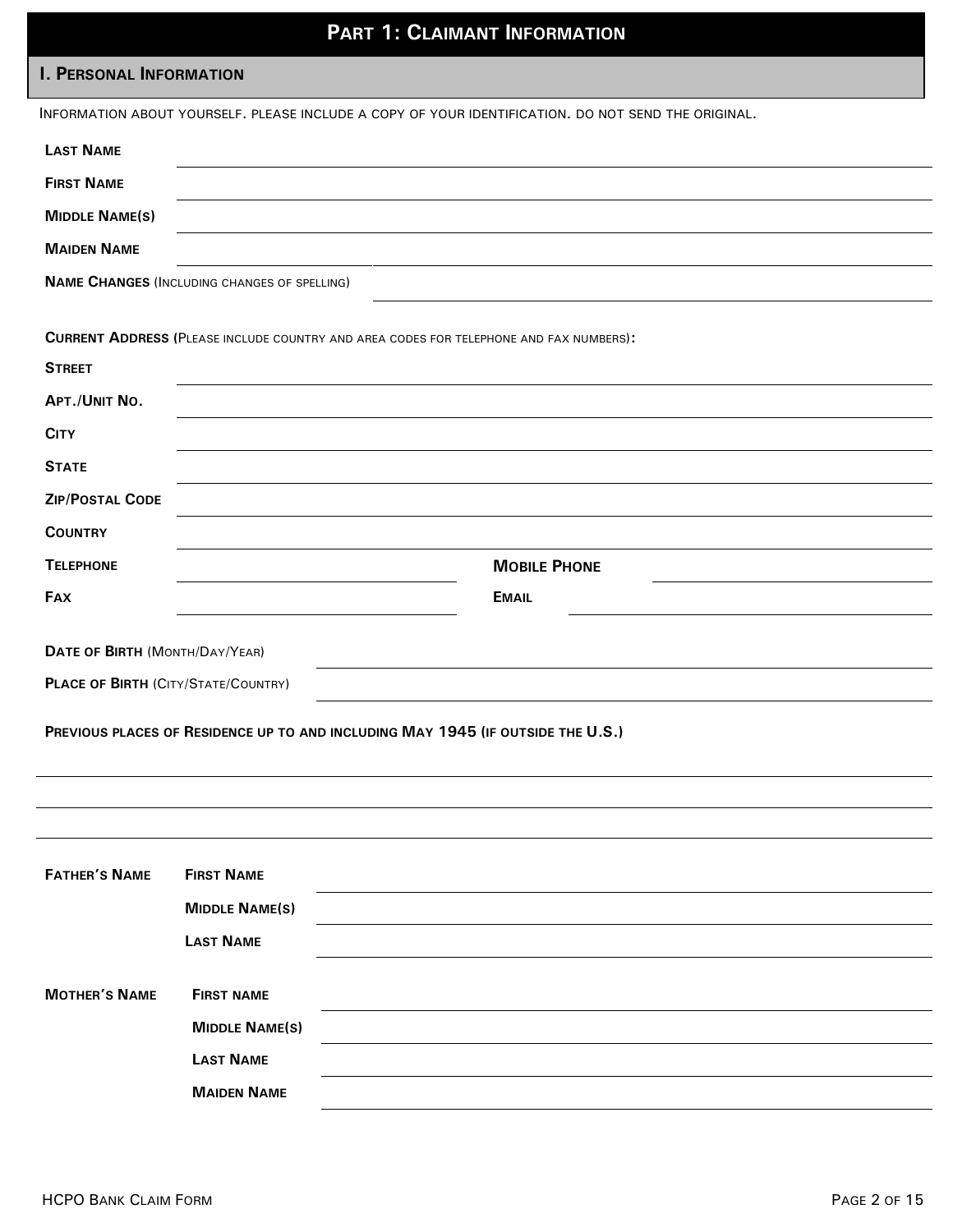#### **II. ALTERNATE CONTACT**

IN THE EVENT THAT THE HCPO IS UNABLE TO REACH YOU, PLEASE PROVIDE DETAILS REGARDING SOMEONE ELSE WE COULD CONTACT. THE HCPO WILL NOT CONSIDER THIS PERSON AS YOUR LEGAL OR OTHER REPRESENTATIVE AND WILL NOT PROVIDE THIS PERSON WITH ANY DOCUMENTATION RELATING TO YOUR CLAIM, UNLESS YOU IDENTIFY THIS CONTACT PERSON AS YOUR LEGAL OR OTHER REPRESENTATIVE IN PART 1, SECTION IV OF THIS FORM.

| <b>NAME</b>                |                     |
|----------------------------|---------------------|
| <b>RELATIONSHIP TO YOU</b> |                     |
| <b>STREET</b>              |                     |
| APT./UNIT NO.              |                     |
| <b>CITY</b>                |                     |
| <b>STATE</b>               |                     |
| <b>ZIP/POSTAL CODE</b>     |                     |
| <b>COUNTRY</b>             |                     |
| <b>TELEPHONE</b>           | <b>MOBILE PHONE</b> |
| <b>FAX</b>                 | <b>EMAIL</b>        |

#### **III. CLAIMANT REPRESENTATIVE INFORMATION (WHEN APPLICABLE)**

WHERE THE PERSON SUBMITTING THE CLAIM IS A REPRESENTATIVE OF THE CLAIMANT AND NOT SOMEONE ENTITLED TO INHERIT THE POLICY'S PROCEEDS, THIS SECTION MUST BE FILLED OUT. **WRITTEN AND NOTARIZED AUTHORIZATION OR A POWER OF ATTORNEY FROM THE CLAIMANT PROVIDING AUTHORIZATION TO THE NAMED REPRESENTATIVE MUST BE INCLUDED.** ALL INFORMATION REGARDING THE CLAIMANT (THE INDIVIDUAL WHO HAS GRANTED THE POWER OF ATTORNEY OR OTHER AUTHORIZATION) MUST STILL BE PROVIDED IN PART 1 OF THIS FORM.

| <b>REPRESENTATIVE'S LAST NAME</b>                                                                            |                     |  |  |
|--------------------------------------------------------------------------------------------------------------|---------------------|--|--|
| <b>REPRESENTATIVE'S FIRST NAME</b>                                                                           |                     |  |  |
| <b>REPRESENTATIVE'S MIDDLE NAME</b>                                                                          |                     |  |  |
| DO YOU HAVE DOCUMENTATION CONFIRMING THIS RELATIONSHIP?<br>YES (PLEASE INCLUDE A COPY WITH THIS FORM)<br>No. |                     |  |  |
| <b>REPRESENTATIVE'S ADDRESS</b>                                                                              |                     |  |  |
| LAW FIRM, COMPANY, OR OTHER                                                                                  |                     |  |  |
| <b>STREET</b>                                                                                                |                     |  |  |
| APT./UNIT NO.                                                                                                |                     |  |  |
| <b>CITY</b>                                                                                                  |                     |  |  |
| <b>STATE</b>                                                                                                 |                     |  |  |
| <b>ZIP/POSTAL CODE</b>                                                                                       |                     |  |  |
| <b>COUNTRY</b>                                                                                               |                     |  |  |
| <b>TELEPHONE</b>                                                                                             | <b>MOBILE PHONE</b> |  |  |
| <b>FAX</b><br><b>EMAIL</b>                                                                                   |                     |  |  |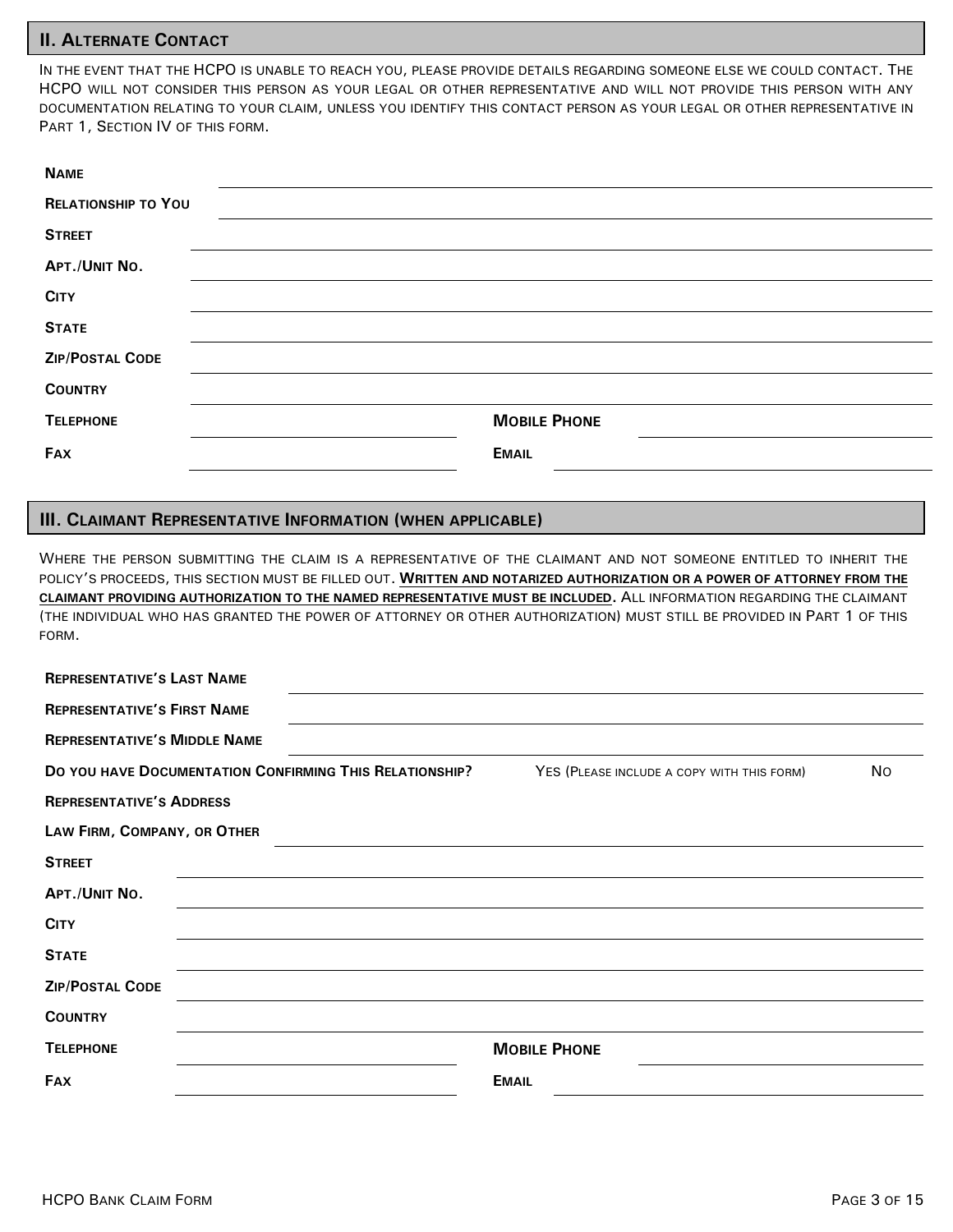### **IV. OTHER HEIRS OF THE POLICYHOLDER**

PLEASE INDICATE BELOW THE NAMES OF OTHER HEIRS TO THE CLAIMED ACCOUNT(S).

| <b>FIRST NAME</b>          | <b>MIDDLE NAME</b> | <b>LAST NAME</b>    |  |
|----------------------------|--------------------|---------------------|--|
| <b>RELATIONSHIP TO YOU</b> |                    |                     |  |
| <b>STREET</b>              |                    |                     |  |
| APT./UNIT NO.              |                    |                     |  |
| <b>CITY</b>                |                    |                     |  |
| <b>STATE</b>               |                    |                     |  |
| <b>ZIP/POSTAL CODE</b>     |                    |                     |  |
| <b>COUNTRY</b>             |                    |                     |  |
| <b>TELEPHONE</b>           |                    | <b>MOBILE PHONE</b> |  |
| <b>FAX</b>                 |                    | <b>EMAIL</b>        |  |
|                            |                    |                     |  |
| <b>FIRST NAME</b>          | <b>MIDDLE NAME</b> | <b>LAST NAME</b>    |  |
| <b>RELATIONSHIP TO YOU</b> |                    |                     |  |
| <b>STREET</b>              |                    |                     |  |
| APT./UNIT NO.              |                    |                     |  |
| <b>CITY</b>                |                    |                     |  |
| <b>STATE</b>               |                    |                     |  |
| ZIP/POSTAL CODE            |                    |                     |  |
| <b>COUNTRY</b>             |                    |                     |  |
| <b>TELEPHONE</b>           |                    | <b>MOBILE PHONE</b> |  |
| <b>FAX</b>                 |                    | <b>EMAIL</b>        |  |
|                            |                    |                     |  |
| <b>FIRST NAME</b>          | <b>MIDDLE NAME</b> | <b>LAST NAME</b>    |  |
| <b>RELATIONSHIP TO YOU</b> |                    |                     |  |
| <b>STREET</b>              |                    |                     |  |
| APT./UNIT NO.              |                    |                     |  |
| <b>CITY</b>                |                    |                     |  |
| <b>STATE</b>               |                    |                     |  |
| ZIP/POSTAL CODE            |                    |                     |  |
| <b>COUNTRY</b>             |                    |                     |  |
| <b>TELEPHONE</b>           |                    | <b>MOBILE PHONE</b> |  |
| <b>FAX</b>                 |                    | <b>EMAIL</b>        |  |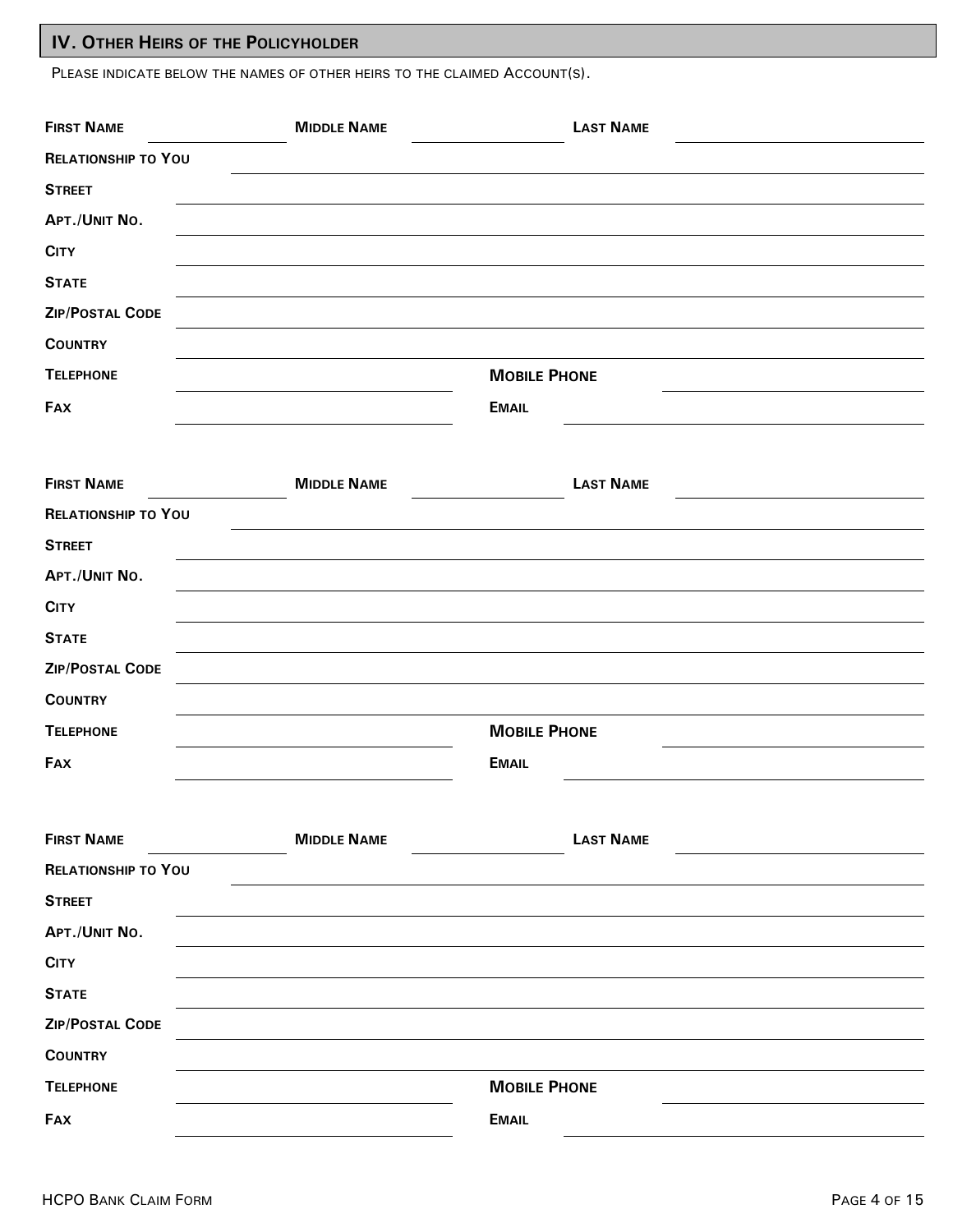### **V. PREVIOUS CLAIMS MADE FOR HOLOCAUST-ERA BANK ACCOUNTS POLICIES**

PLEASE INDICATE IF YOU OR ANY OF YOUR FAMILY MEMBERS HAVE MADE ANY PREVIOUS CLAIMS TO ANY ORGANIZATION OR FINANCIAL INSTITUTION FOR A HOLOCAUST-ERA BANK ACCOUNT. *CHECK ALL THAT APPLY*.

| □      | AUSTRIAN BANK SETTLEMENT ("ABS") ADMINISTERED BY SCHLAM, STONE & DOLAN<br><b>NAME OF ACCOUNT OWNER(S)</b>                            |
|--------|--------------------------------------------------------------------------------------------------------------------------------------|
|        | <b>CLAIM NUMBER(S)</b>                                                                                                               |
| $\Box$ | AUSTRIAN GENERAL SETTLEMENT FUND ("GSF")<br><b>NAME OF ACCOUNT OWNER(S)</b>                                                          |
| $\Box$ | CLAIMS RESOLUTION TRIBUNAL ("CRT") AND/OR ERNST AND YOUNG<br><b>NAME OF ACCOUNT OWNER(S)</b><br><b>CLAIM NUMBER(S)</b>               |
| $\Box$ | <b>CIVS</b><br><b>NAME OF ACCOUNT OWNER(S)</b><br><b>CLAIM NUMBER(S)</b>                                                             |
| □      | <b>DIRECTLY TO A BANK</b><br>NAME OF ACCOUNT OWNER(S)<br><b>CLAIM NUMBER(S)</b>                                                      |
| $\Box$ | ENEMY PROPERTY CLAIMS ASSESSMENT TRIBUNAL ("EPCAP")<br><b>NAME OF ACCOUNT OWNER(S)</b>                                               |
| $\Box$ | <b>CLAIM NUMBER(S)</b><br>FOREIGN CLAIMS SETTLEMENT COMMISSION ("FCSC")<br><b>NAME OF ACCOUNT OWNER(S)</b><br><b>CLAIM NUMBER(S)</b> |
|        | $\Box$ HASHAVA<br><b>NAME OF ACCOUNT OWNER(S)</b><br><b>CLAIM NUMBER(S)</b>                                                          |
| $\Box$ | <b>RESTORE UK</b><br><b>NAME OF ACCOUNT OWNER(S)</b><br><b>CLAIM NUMBER(S)</b>                                                       |
| □      | <b>SJOA</b><br>NAME OF ACCOUNT OWNER(S)<br><b>CLAIM NUMBER(S)</b>                                                                    |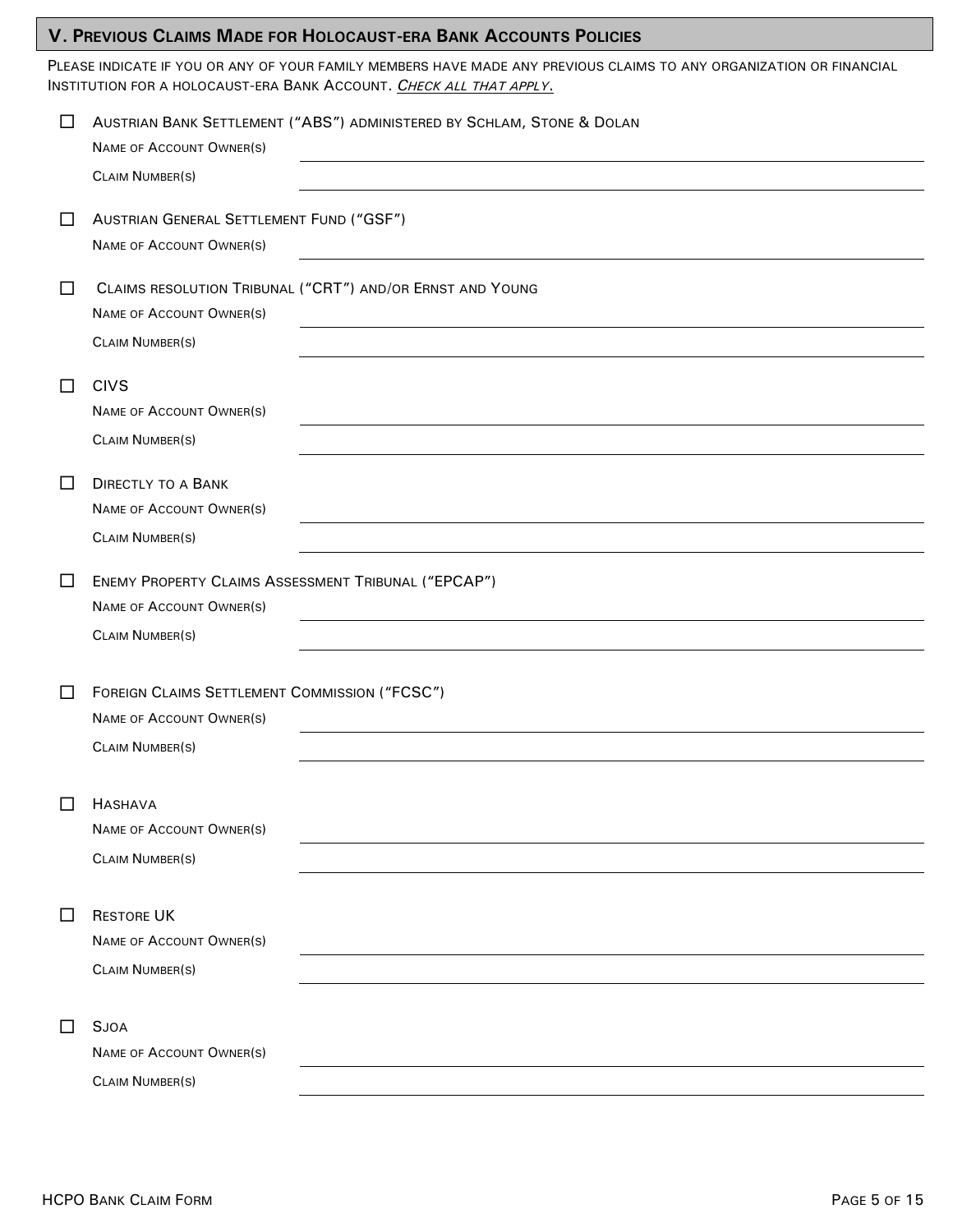**HAVE YOU OR ANYBODY ELSE PARTICIPATED IN ANY COMPENSATION/RESTITUTION PROCEDURE FOR THIS CLAIM?** E.G., DEUTSCHE WIEDERGUTMACHUNG BUNDESENTSCHÄDIGUNGSGESETZ (BEG), BUNDESRÜCKERSTATTUNGSGESETZ (BRÜG), LASTENSAUSGLEICHSGESETZ (LAG), US FOREIGN CLAIMS SETTLEMENT COMMISSION OR OTHER (SEE SECTION III ABOVE).  $\Box$  YES  $\Box$  No

**IF YES, UNDER WHICH COMPENSATION SCHEME?**

**IF NO APPLICATION WAS MADE, WHY NOT?**

**.**

**IF YOU APPLIED, BUT NO PAYMENT WAS RECEIVED, WHY NOT?**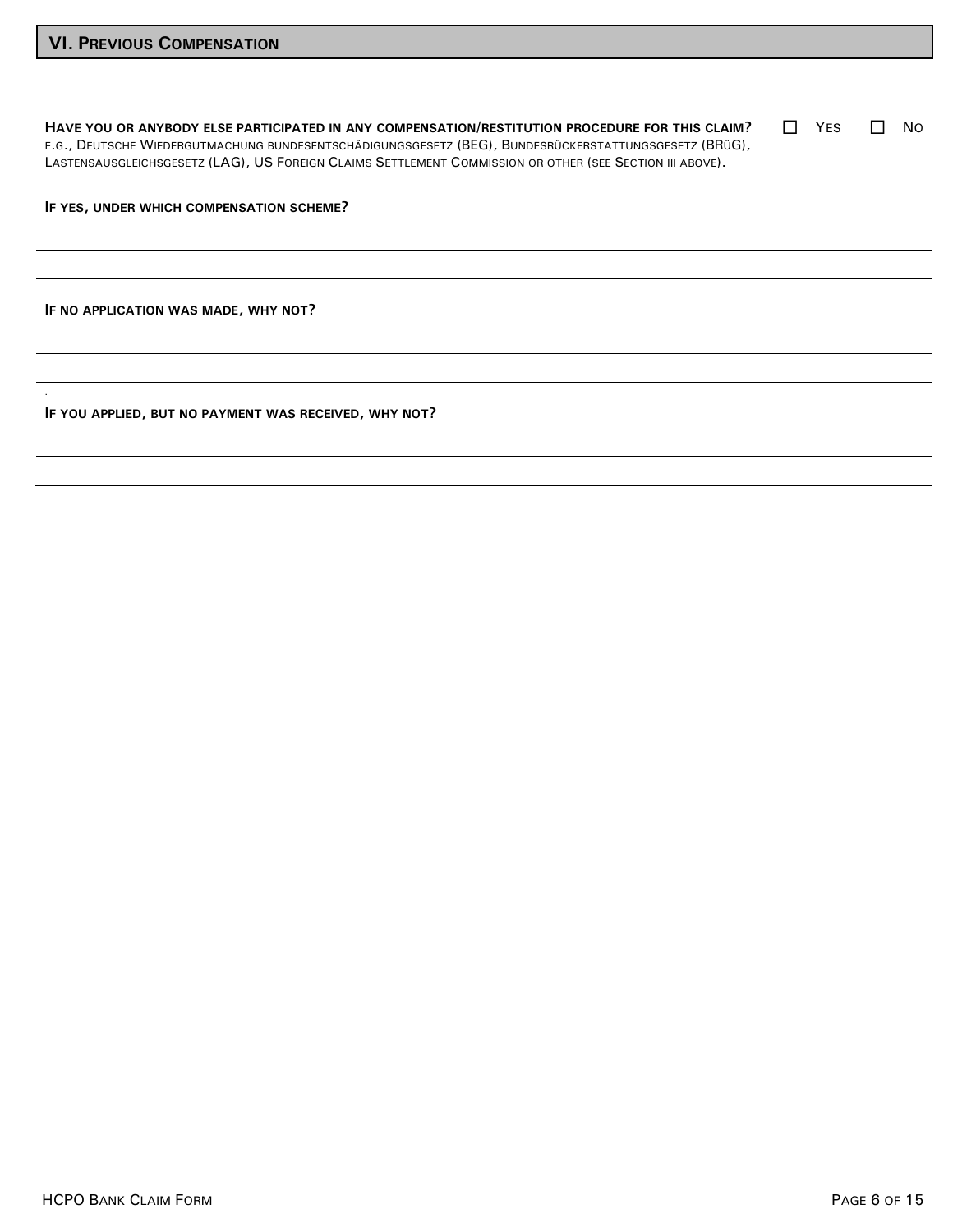# **PART 2: ACCOUNT OWNER**

| THIS SECTION REQUESTS ALL INFORMATION KNOWN ABOUT THE PERSON IN WHOSE NAME THE ACCOUNT WAS OPENED. THIS INDIVIDUAL IS |  |
|-----------------------------------------------------------------------------------------------------------------------|--|
| REFERRED TO AS THE "ACCOUNT OWNER."                                                                                   |  |

| <b>LAST NAME</b>                                                                                |  |  |
|-------------------------------------------------------------------------------------------------|--|--|
| <b>FIRST NAME</b>                                                                               |  |  |
| <b>MIDDLE NAME(S)</b>                                                                           |  |  |
| <b>MAIDEN NAME</b>                                                                              |  |  |
| ANY OTHER NAME(S) USED BY THE INSURED                                                           |  |  |
|                                                                                                 |  |  |
| <b>CITIZENSHIP/ NATIONALITY</b>                                                                 |  |  |
| DATE OF BIRTH (MONTH/DAY/YEAR)                                                                  |  |  |
| <b>PLACE OF BIRTH (CITY/STATE/COUNTRY)</b>                                                      |  |  |
| DATE OF DEATH (MONTH/DAY/YEAR)                                                                  |  |  |
| <b>PLACE OF DEATH (CITY/STATE/COUNTRY)</b>                                                      |  |  |
| <b>FULL NAME OF ACCOUNT OWNERS'S FATHER</b>                                                     |  |  |
| <b>FULL NAME OF ACCOUNT OWNERS'S MOTHER</b>                                                     |  |  |
| <b>PLEASE INCLUDE MAIDEN NAME</b>                                                               |  |  |
| FULL NAME OF ACCOUNT OWNERS'S SPOUSE<br>PLEASE INCLUDE MAIDEN NAME IF APPLICABLE                |  |  |
| DATE OF MARRIAGE (MONTH/DAY/YEAR)                                                               |  |  |
| <b>PLACE OF MARRIAGE (CITY/STATE/COUNTRY)</b>                                                   |  |  |
| ALL KNOWN PLACES OF RESIDENCE UP TO AND INCLUDING MAY 1945 (IF OUTSIDE THE U.S.)                |  |  |
|                                                                                                 |  |  |
| <b>CLAIMANT'S RELATIONSHIP TO THE ACCOUNT OWNER</b>                                             |  |  |
| YES<br>$\Box$<br><b>No</b><br>DO YOU HAVE DOCUMENTATION CONFIRMING THIS RELATIONSHIP?<br>$\Box$ |  |  |
| IF SO, PLEASE DESCRIBE AND INCLUDE A COPY WITH YOUR COMPLETED CLAIM FORM.                       |  |  |
|                                                                                                 |  |  |
|                                                                                                 |  |  |
|                                                                                                 |  |  |
|                                                                                                 |  |  |
|                                                                                                 |  |  |
|                                                                                                 |  |  |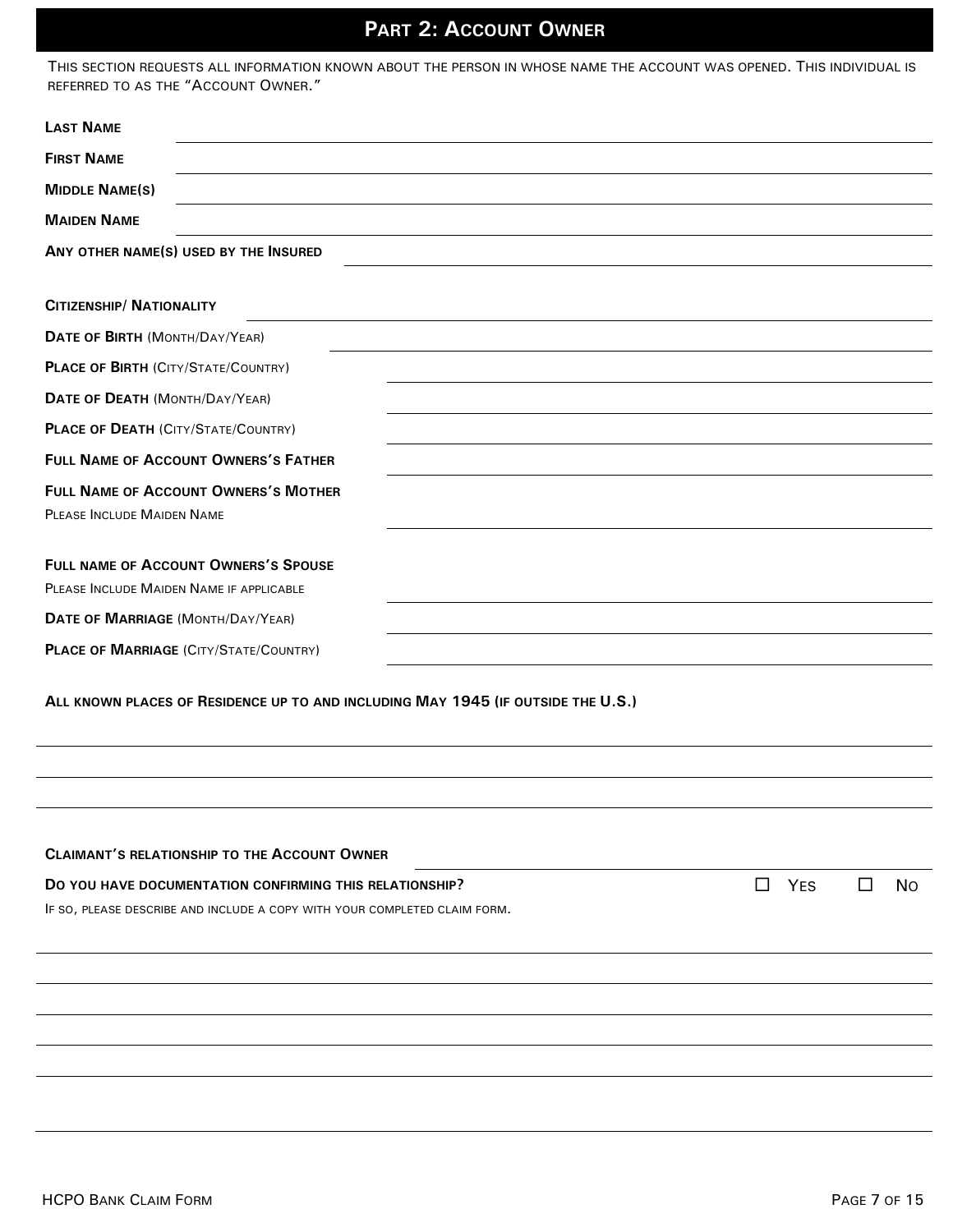## **PART 3: POWER OF ATTORNEY HOLDER FOR THE ACCOUNT**

THIS SECTION REQUESTS ALL INFORMATION KNOWN ABOUT THE PERSON WHO HELD POWER OF ATTORNEY OVER THE ACCOUNT. THIS INDIVIDUAL IS REFERRED TO AS THE "POWER OF ATTORNEY HOLDER."

| □                                                                         | POWER OF ATTORNEY HOLDER IS THE ACCOUNT<br><b>OWNER'S SPOUSE.</b>                | П | POWER OF ATTORNEY HOLDER IS THE ACCOUNT<br>OWNER'S CHILD. |   |     |        |           |
|---------------------------------------------------------------------------|----------------------------------------------------------------------------------|---|-----------------------------------------------------------|---|-----|--------|-----------|
|                                                                           | <b>LAST NAME</b>                                                                 |   |                                                           |   |     |        |           |
|                                                                           | <b>FIRST NAME</b>                                                                |   |                                                           |   |     |        |           |
|                                                                           | <b>MIDDLE NAME(S)</b>                                                            |   |                                                           |   |     |        |           |
|                                                                           | <b>MAIDEN NAME</b>                                                               |   |                                                           |   |     |        |           |
|                                                                           | ANY OTHER NAME(S) USED BY THE POWER OF<br><b>ATTORNEY HOLDER</b>                 |   |                                                           |   |     |        |           |
|                                                                           | <b>CITIZENSHIP/ NATIONALITY</b>                                                  |   |                                                           |   |     |        |           |
|                                                                           | DATE OF BIRTH (MONTH/DAY/YEAR)                                                   |   |                                                           |   |     |        |           |
|                                                                           | <b>PLACE OF BIRTH (CITY/STATE/COUNTRY)</b>                                       |   |                                                           |   |     |        |           |
|                                                                           | DATE OF DEATH (MONTH/DAY/YEAR)                                                   |   |                                                           |   |     |        |           |
|                                                                           | <b>PLACE OF DEATH (CITY/STATE/COUNTRY)</b>                                       |   |                                                           |   |     |        |           |
|                                                                           | FULL NAME OF POWER OF ATTORNEY<br><b>HOLDER'S FATHER</b>                         |   |                                                           |   |     |        |           |
|                                                                           | FULL NAME OF POWER OF ATTORNEY<br><b>HOLDER'S MOTHER</b>                         |   |                                                           |   |     |        |           |
|                                                                           | <b>PLEASE INCLUDE MAIDEN NAME</b>                                                |   |                                                           |   |     |        |           |
|                                                                           | FULL NAME OF I POWER OF ATTORNEY<br><b>HOLDER'S SPOUSE</b>                       |   |                                                           |   |     |        |           |
|                                                                           | PLEASE INCLUDE MAIDEN NAME IF APPLICABLE                                         |   |                                                           |   |     |        |           |
|                                                                           | DATE OF MARRIAGE (MONTH/DAY/YEAR)                                                |   |                                                           |   |     |        |           |
|                                                                           | <b>PLACE OF MARRIAGE (CITY/STATE/COUNTRY)</b>                                    |   |                                                           |   |     |        |           |
|                                                                           | ALL KNOWN PLACES OF RESIDENCE UP TO AND INCLUDING MAY 1945 (IF OUTSIDE THE U.S.) |   |                                                           |   |     |        |           |
|                                                                           |                                                                                  |   |                                                           |   |     |        |           |
|                                                                           |                                                                                  |   |                                                           |   |     |        |           |
|                                                                           | <b>CLAIMANT'S RELATIONSHIP TO THE POWER</b><br>OF ATTORNEY HOLDER'S              |   |                                                           |   |     |        |           |
|                                                                           | DO YOU HAVE DOCUMENTATION CONFIRMING THIS RELATIONSHIP?                          |   |                                                           | □ | YES | $\Box$ | <b>No</b> |
| IF SO, PLEASE DESCRIBE AND INCLUDE A COPY WITH YOUR COMPLETED CLAIM FORM. |                                                                                  |   |                                                           |   |     |        |           |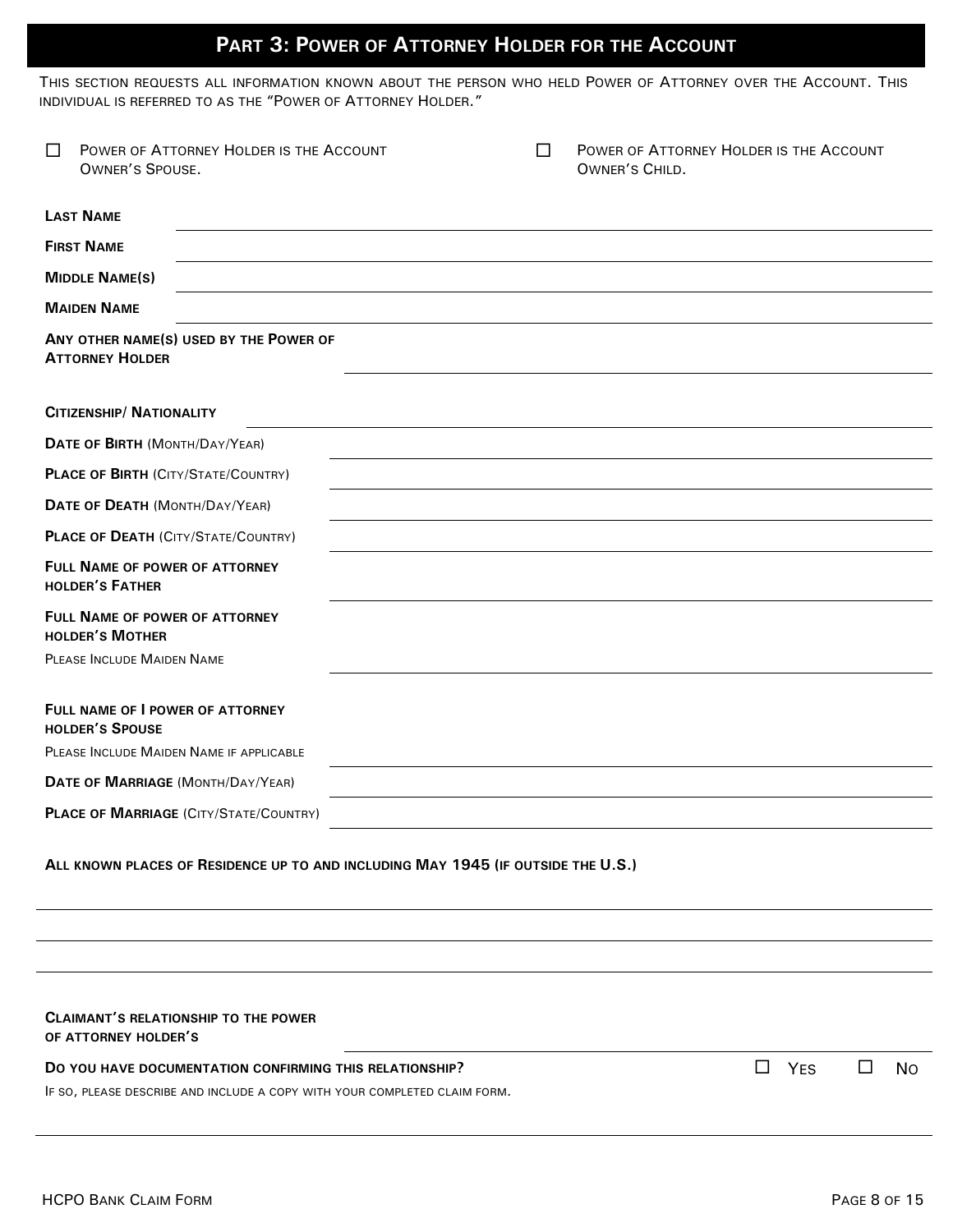## **PART 4: SPOUSE OF ACCOUNT OWNER**

THIS SECTION REQUESTS ALL INFORMATION KNOWN ABOUT THE SPOUSE OF THE ACCOUNT OWNER.

| <b>LAST NAME</b>                                                                 |        |           |  |
|----------------------------------------------------------------------------------|--------|-----------|--|
| <b>FIRST NAME</b>                                                                |        |           |  |
| <b>MIDDLE NAME(S)</b>                                                            |        |           |  |
| <b>MAIDEN NAME</b>                                                               |        |           |  |
| ANY OTHER NAME(S) USED BY THE SPOUSE                                             |        |           |  |
|                                                                                  |        |           |  |
| <b>CITIZENSHIP/ NATIONALITY</b>                                                  |        |           |  |
| DATE OF BIRTH (MONTH/DAY/YEAR)                                                   |        |           |  |
| <b>PLACE OF BIRTH (CITY/STATE/COUNTRY)</b>                                       |        |           |  |
| DATE OF DEATH (MONTH/DAY/YEAR)                                                   |        |           |  |
| <b>PLACE OF DEATH (CITY/STATE/COUNTRY)</b>                                       |        |           |  |
| <b>FULL NAME OF SOPUSE'S FATHER</b>                                              |        |           |  |
| <b>FULL NAME OF SPOUSES'S MOTHER</b>                                             |        |           |  |
| PLEASE INCLUDE MAIDEN NAME                                                       |        |           |  |
| <b>FULL NAME OF SPOUSE'S SPOUSE</b><br>PLEASE INCLUDE MAIDEN NAME IF APPLICABLE  |        |           |  |
| DATE OF MARRIAGE (MONTH/DAY/YEAR)                                                |        |           |  |
| <b>PLACE OF MARRIAGE (CITY/STATE/COUNTRY)</b>                                    |        |           |  |
| ALL KNOWN PLACES OF RESIDENCE UP TO AND INCLUDING MAY 1945 (IF OUTSIDE THE U.S.) |        |           |  |
|                                                                                  |        |           |  |
|                                                                                  |        |           |  |
| <b>CLAIMANT'S RELATIONSHIP TO THE SPOUSE</b>                                     |        |           |  |
| YES<br>$\Box$<br>DO YOU HAVE DOCUMENTATION CONFIRMING THIS RELATIONSHIP?         | $\Box$ | <b>No</b> |  |
| IF SO, PLEASE DESCRIBE AND INCLUDE A COPY WITH YOUR COMPLETED CLAIM FORM.        |        |           |  |
|                                                                                  |        |           |  |
|                                                                                  |        |           |  |
|                                                                                  |        |           |  |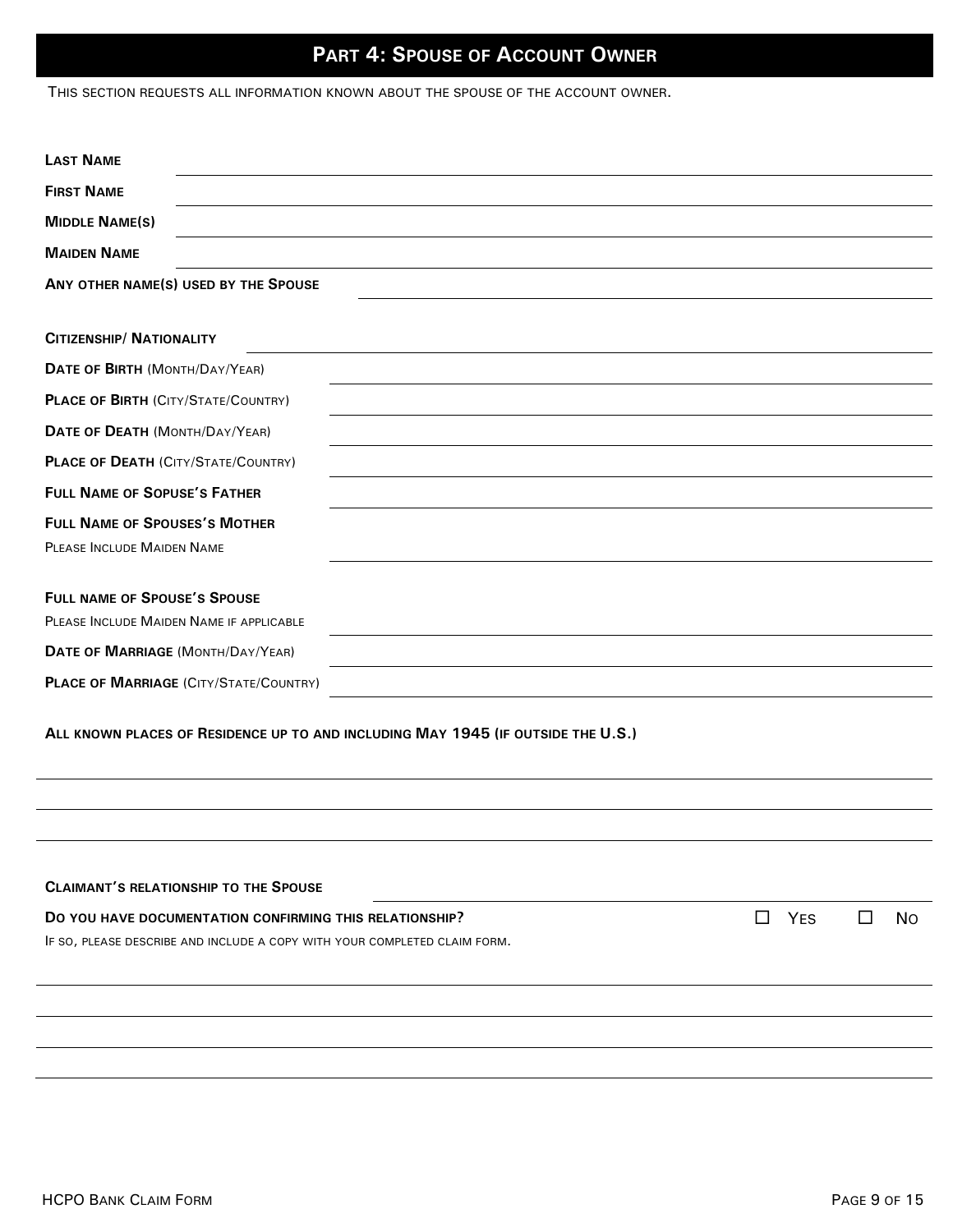### **PART 5: CHILDREN OF THE ACCOUNT OWNER**

THIS SECTION SEEKS INFORMATION ABOUT BIOLOGICAL AND LAWFULLY ADOPTED CHILDREN OF THE ACCOUNT OWNER, OTHER THAN THE CLAIMANT SHOULD THE CLAIMANT BE A CHILD OF THE ACCOUNT OWNER. PLEASE INCLUDE ADDITIONAL PAGES AS NEEDED.

 CLAIMANT IS A CHILD OF THE ACCOUNT OWNER. *DO NOT COMPLETE THIS SECTION FOR THE CLAIMANT, PLEASE LIST CHILDREN OTHER THAN THE CLAIMANT.*

CHILD NO. 1 (OTHER THAN CLAIMANT)

| <b>BIOLOGICAL</b><br>$\mathsf{L}$                                                    | <b>ADOPTED</b><br>(PLEASE CHECK ONE)      |  |
|--------------------------------------------------------------------------------------|-------------------------------------------|--|
| <b>LAST NAME</b>                                                                     |                                           |  |
| <b>FIRST NAME</b>                                                                    |                                           |  |
| <b>MIDDLE NAME(S)</b>                                                                |                                           |  |
| <b>MAIDEN NAME (IF APPLICABLE)</b>                                                   |                                           |  |
| <b>NATIONALITY</b>                                                                   |                                           |  |
| DATE OF BIRTH (MONTH/DAY/YEAR)                                                       |                                           |  |
| PLACE OF BIRTH (CITY/STATE/COUNTRY)                                                  |                                           |  |
| DATE OF DEATH (MONTH/DAY/YEAR)                                                       |                                           |  |
| PLACE OF DEATH (CITY/STATE/COUNTRY)                                                  |                                           |  |
| <b>FATHER'S NAME</b>                                                                 |                                           |  |
| <b>MOTHER'S NAME:</b>                                                                |                                           |  |
| CHILD NO. 2 (OTHER THAN CLAIMANT)<br><b>BIOLOGICAL</b><br>$\Box$<br><b>LAST NAME</b> | <b>ADOPTED</b><br>(PLEASE CHECK ONE)<br>П |  |
| <b>FIRST NAME</b>                                                                    |                                           |  |
| <b>MIDDLE NAME(S)</b>                                                                |                                           |  |
| <b>MAIDEN NAME (IF APPLICABLE)</b>                                                   |                                           |  |
| <b>NATIONALITY</b>                                                                   |                                           |  |
| DATE OF BIRTH (MONTH/DAY/YEAR)                                                       |                                           |  |
| PLACE OF BIRTH (CITY/STATE/COUNTRY)                                                  |                                           |  |
| DATE OF DEATH (MONTH/DAY/YEAR)                                                       |                                           |  |
| PLACE OF DEATH (CITY/STATE/COUNTRY)                                                  |                                           |  |
| <b>FATHER'S NAME</b>                                                                 |                                           |  |
| <b>MOTHER'S NAME</b>                                                                 |                                           |  |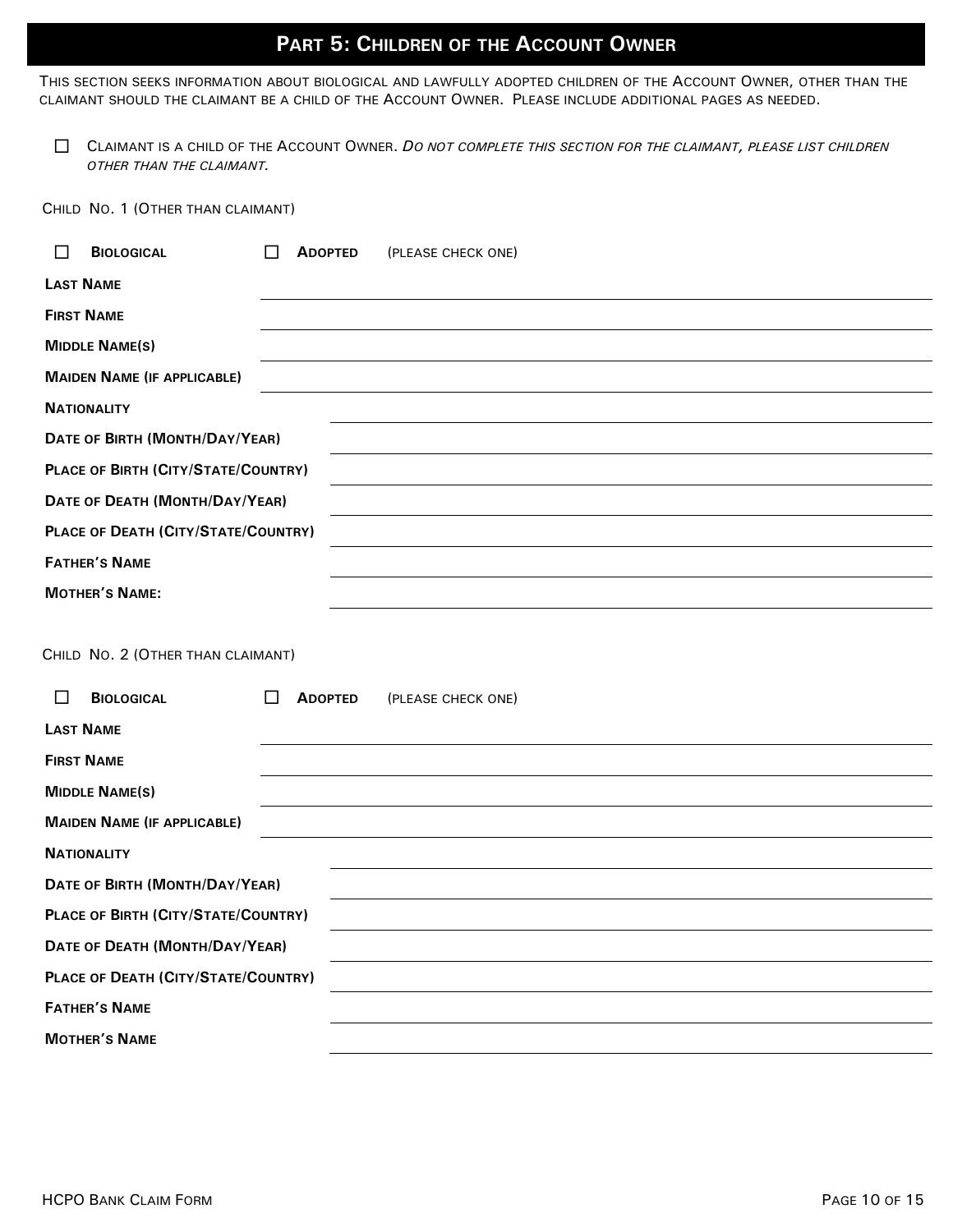# **PART 6: BANK**

| <b>NAME OF BANK</b>                                                                         |  |  |
|---------------------------------------------------------------------------------------------|--|--|
| I DO NOT KNOW<br>П                                                                          |  |  |
| PLACE WHERE ACCOUNT WAS ACTIVE:                                                             |  |  |
| <b>CITY</b>                                                                                 |  |  |
| <b>STATE</b>                                                                                |  |  |
| <b>COUNTRY</b>                                                                              |  |  |
| OTHER INFORMATION WHICH MIGHT SUPPORT THE SEARCH.                                           |  |  |
| FOR EXAMPLE: NAME OF BANK EMPLOYEE OR INTERMEDIARY WHO MAY HAVE ASSISTED WITH TRANSACTIONS. |  |  |
|                                                                                             |  |  |
|                                                                                             |  |  |
|                                                                                             |  |  |
|                                                                                             |  |  |
|                                                                                             |  |  |
|                                                                                             |  |  |
|                                                                                             |  |  |
|                                                                                             |  |  |

# **PART 7: DOCUMENTS**

PLEASE PROVIDE **COPIES** OF ANY DOCUMENTS, STATEMENTS OR OTHER INFORMATION SUPPORTING YOUR CLAIM.

- $\Box$  I do not have documentation.
- **BANK BOOK**
- **DEPOSIT RECEIPT**
- **CORRESPONDENCE**
- OTHER, PLEASE SPECIFY: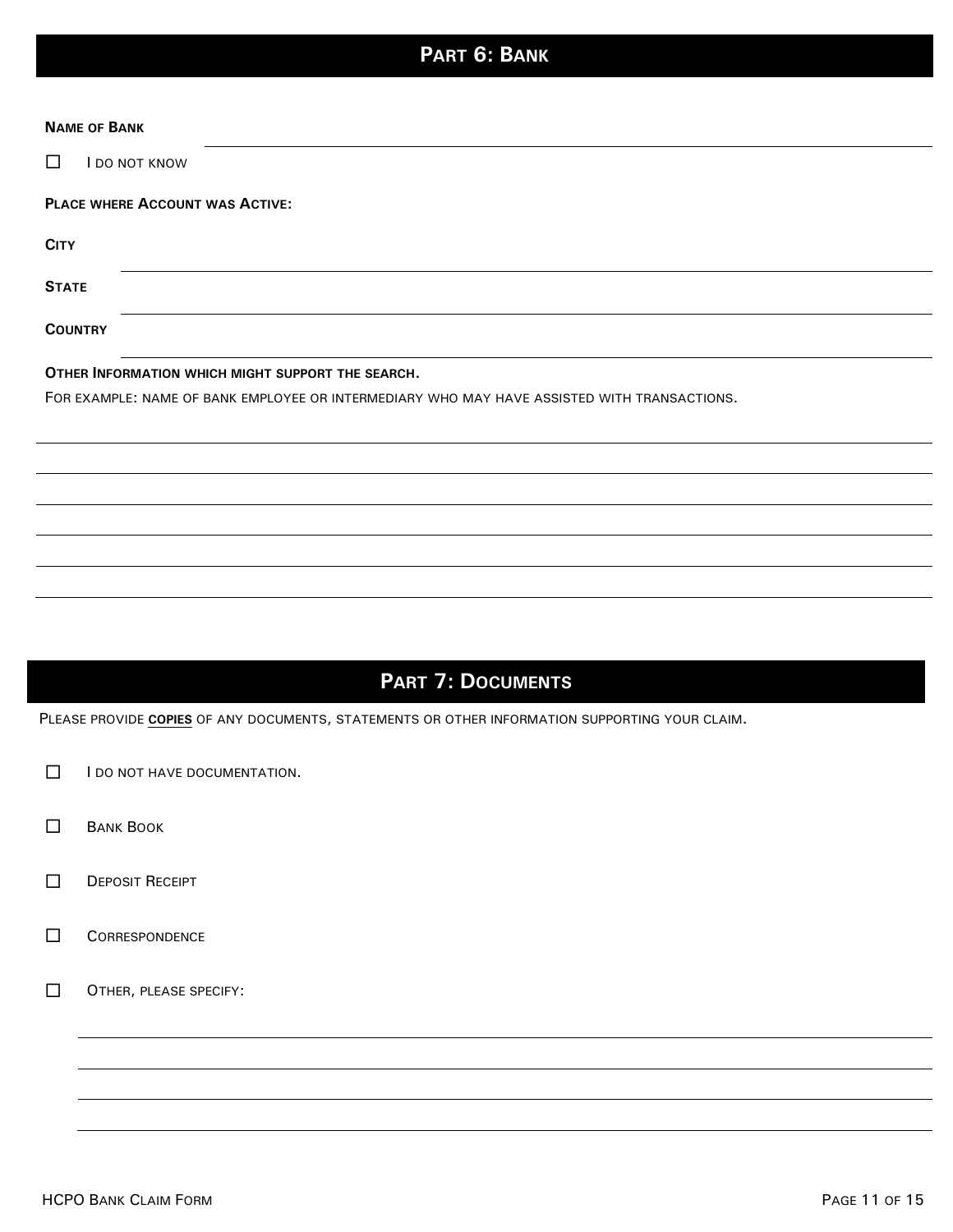## **PART 8: FAMILY TREE**

TO EXPLAIN THE FAMILY RELATIONSHIPS, PLEASE SKETCH A FAMILY TREE ON THE FAMILY FORM, WHICH IS ATTACHED TO THE CLAIM FORM, OR ON A SEPARATE SHEET OF PAPER.

 CERTIFICATE, AND CORRESPONDENCE WITH IDENTFYING DETAILS. WHILE THE HCPO UNDERSTANDS THAT THERE ARE MANY REASONS IN ADDITION, PLEASE PROVIDE INFORMATION AND/OR COPIES OF ANY DOCUMENTS THAT WOULD SHOW THAT YOU ARE RELATED TO THE POLICYHOLDER, SUCH AS A PASSPORT OR OTHER IDENTIFYING DOCUMENTS: BIRTH CERTIFICATES, DEATH CERTIFICATES, MARRIAGE WHY INFORMATION AND DOCUMENTATION ARE NOT AVAILABLE, YOU ARE URGED TO PROVIDE AS MUCH AS YOU HAVE.

### **PART 9: CLAIMS NOT BASED ON FAMILIAL RELATIONSHIPS**

**IF YOUR CLAIM IS NOT BASED ON A FAMILIAL RELATIONSHIP TO THE ACCOUNT OWNER, PLEASE EXPLAIN WHY YOU BELIEVE THAT YOU ARE ENTITLED TO THE ACCOUNT.**

**IF POSSIBLE, PLEASE PROVIDE INFORMATION AND COPIES OF ANY TESTAMENTARY DOCUMENTS THAT MIGHT SHOW THAT YOU ARE ENTITLED TO THE ACCOUNT, SUCH AS:**

- $\Box$  WILLS
- **TESTAMENTARY OR PROBATE DOCUMENTS**
- **CERTIFICATES OF INHERITANCE**
- **OTHER, PLEASE SPECIFY** :

**OTHER SUPPORTING INFORMATION REGARDING YOUR ENTITLEMENT TO THE ACCOUNT.**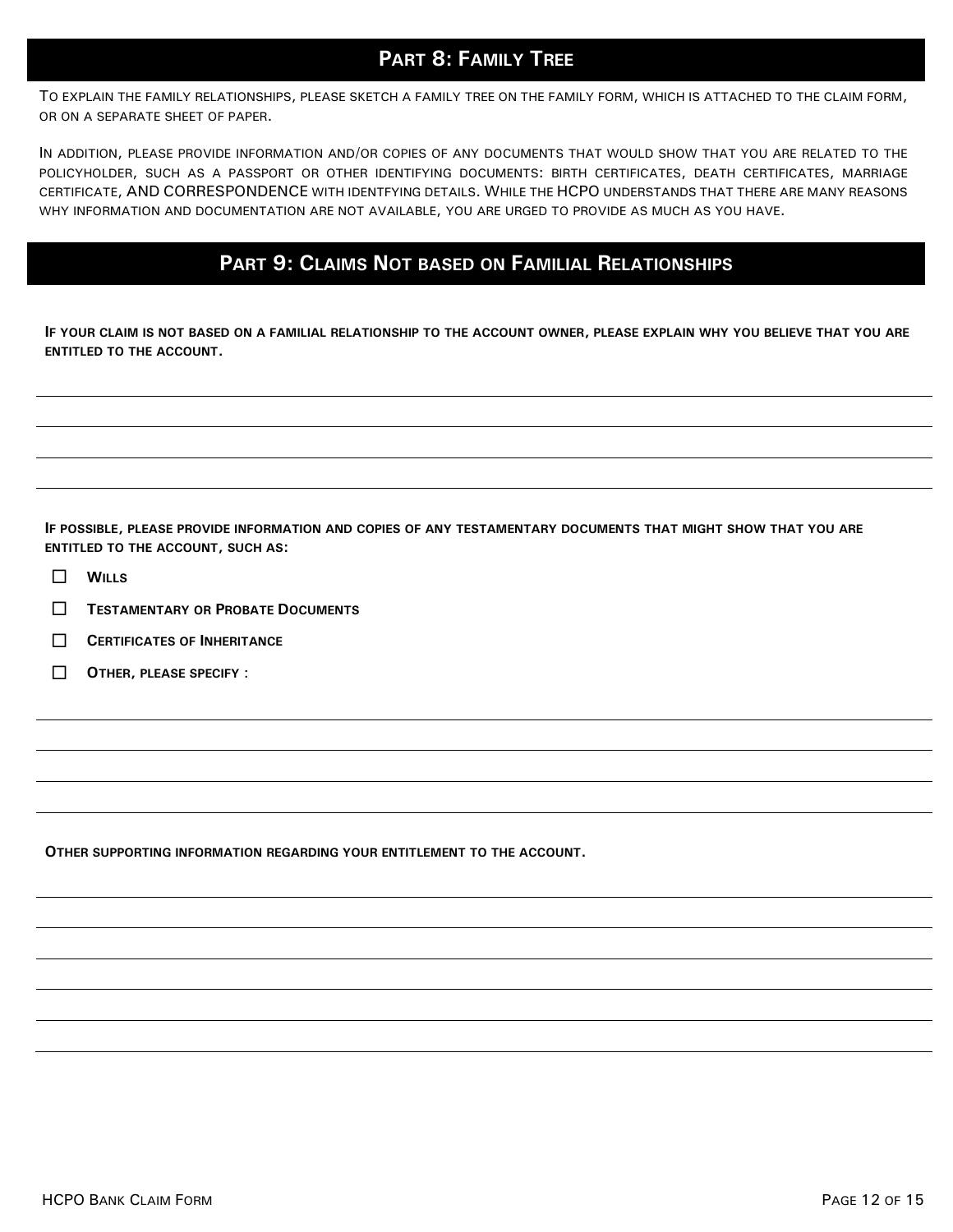**IS THE ACCOUNT OWNER NAMED IN PART 5 A POTENTIAL MATCH YOU FOUND ON A PUBLISHED LIST OF**  HOLOCAUST-ERA ASSET OWNERS ([WWW](http://www.crt-ii.org/).CRT-II.ORG; HASHAVA, EPCAP, RESTORE UK, ETC.) ?

 $\Box$  YES  $\Box$  No

#### **IF YES, PLEASE INCLUDE THE INFORMATION ABOUT THE ACCOUNT OWNER AS DESCRIBED ON THE LIST?**

| LAST NAME                                    |  |
|----------------------------------------------|--|
| <b>FIRST NAME</b>                            |  |
| LAST KNOWN RESIDENCE<br>(CITY/STATE/COUNTRY) |  |
| <b>ASSET IDENTIFICATION NUMBER</b>           |  |

#### **WHAT IS THE BASIS FOR YOUR CLAIM ON THE ACCOUNT LISTED ABOVE?**

FOR INDIVIDUALS WHO DO NOT HAVE THE SPECIFIC INFORMATION REQUESTED IN PARTS 5-9, PLEASE PROVIDE A SUMMARY FOR THE BASIS OF YOUR BELIEF THAT ACCOUNT WAS NOT HANDLED IN ACCORDANCE WITH THE ACCOUNT OWNER'S WISHES. DESCRIBE YOUR CONNECTION TO THIS ACCOUNT AND WHY YOU FEEL YOU ARE ENTITLED TO THE PROCEEDS. PLEASE BE AS DETAILED AS POSSIBLE.

**PLEASE ADD ANY OTHER INFORMATION WHICH MIGHT BE HELPFUL.**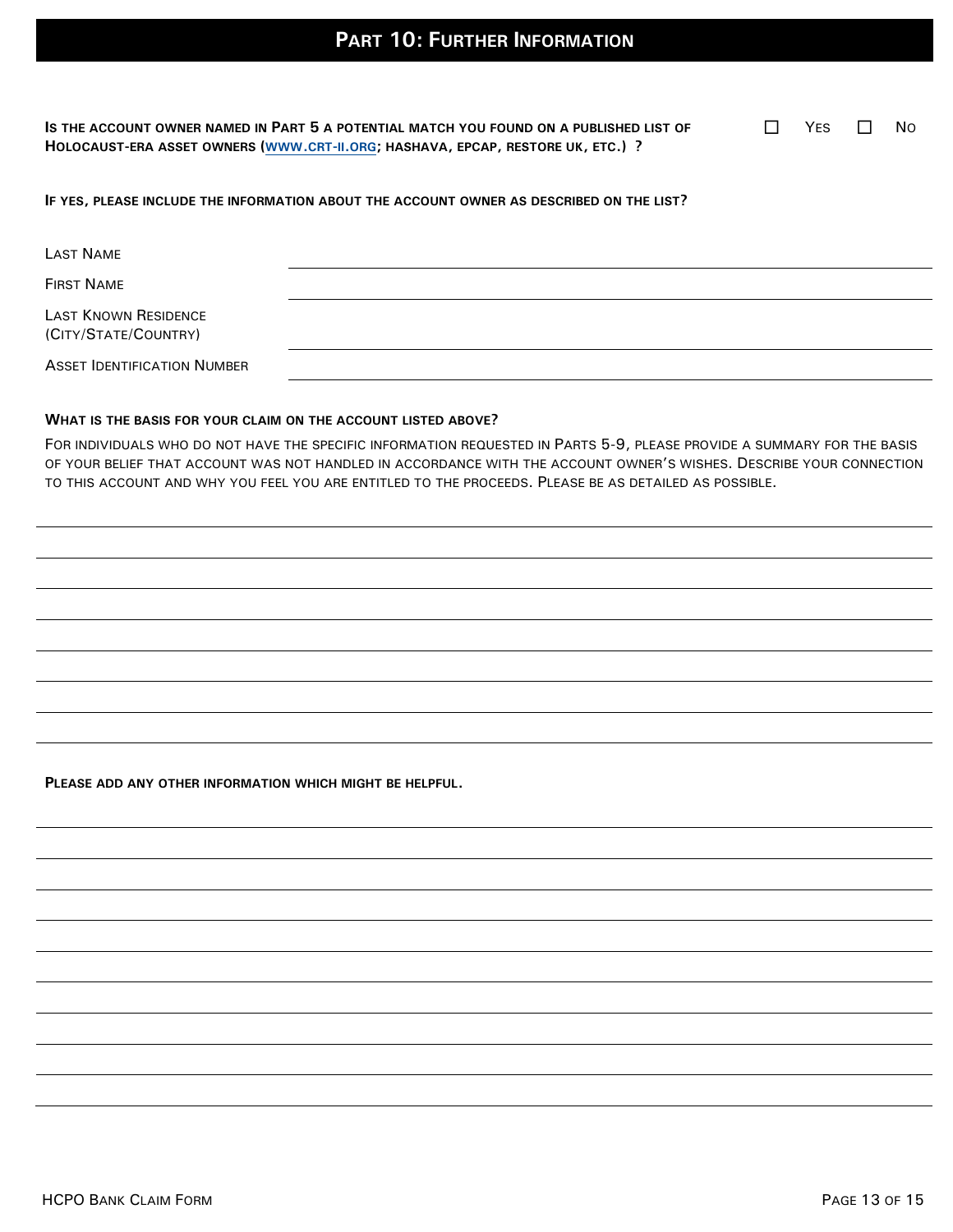## **PART 12: DECLARATION OF CONSENT**

BY SIGNING BELOW, I HEREBY AUTHORIZE THE HOLOCAUST CLAIMS PROCESSING OFFICE OF THE NEW YORK STATE DEPARTMENT OF FINANCIAL SERVICES ("HCPO") TO CONSULT AND DISCUSS WITH ANY AND ALL FINANCIAL INSTITUTIONS, SUCH AS BANKS, AND THEIR REPRESENTATIVES (INCLUDING MEMBERS OF EACH BANK'S GROUP), AND THEIR RESPECTIVE AUDITORS AND OTHER PROFESSIONAL ADVISORS, TRADE ORGANIZATIONS, AND/OR CLAIMS PROCESSES (THE "BANKS"), ALL ASPECTS RELATED TO MY CLAIM FOR THE FINANCIAL INSTRUMENTS REFERENCED IN MY CLAIM FORM.

IN ADDITION, I THE UNDERSIGNED HEREBY AUTHORIZE THE HCPO AND THE BANKSS TO INVESTIGATE THE CLAIM DESCRIBED IN MY CLAIM FORM AND FURTHER AUTHORIZE THEM TO MAKE AND USE COPIES OF DOCUMENTS CONTAINING PERSONAL DATA AND TO USE SUCH DATA TO INVESTIGATE THE CLAIM. THE UNDERSIGNED ACKNOWLEDGES THAT IN ORDER TO CARRY OUT THESE INVESTIGATIONS, IT MAY BE NECESSARY FOR THE HCPO AND THE BANKS TO PROCESS PERSONAL DATA INCLUDING SENSITIVE PERSONAL DATA (AS DEFINED IN ARTICLE 6-A [PERSONAL PRIVACY PROTECTION LAW] OF NEW YORK STATE'S PUBLIC OFFICERS LAW – WHICH IS SUBSTANTIALLY SIMILAR TO EUROPEAN DIRECTIVE NO 95/46 AND THE DATA PROTECTION ACT 1998 OF THE UNITED KINGDOM) AND TO DISCLOSE SUCH DATA TO THIRD PARTIES AND TO TRANSFER SUCH DATA, EVEN TO JURISDICTIONS THAT DO NOT PROVIDE THE SAME LEVEL OF PROTECTION FOR PERSONAL DATA AS EXISTS IN NEW YORK STATE, AND HEREBY CONSENT TO PROCESSING, DISCLOSURE, AND TRANSFER OF SUCH DATA.

THE UNDERSIGNED ALSO AUTHORIZES INVESTIGATION IN ALL RELEVANT GOVERNMENT AUTHORITIES, NON-GOVERNMENTAL ORGANIZATIONS AND RELEVANT ARCHIVES AND FOR SUCH AUTHORITIES/BODIES/ORGANIZATIONS TO GIVE ALL REQUESTED INFORMATION TO THE HCPO AND DESIGNATED BANKS.

| SIGNATURE:  |        |  |
|-------------|--------|--|
|             |        |  |
| PRINT NAME: |        |  |
|             |        |  |
| DATE:       | PLACE: |  |